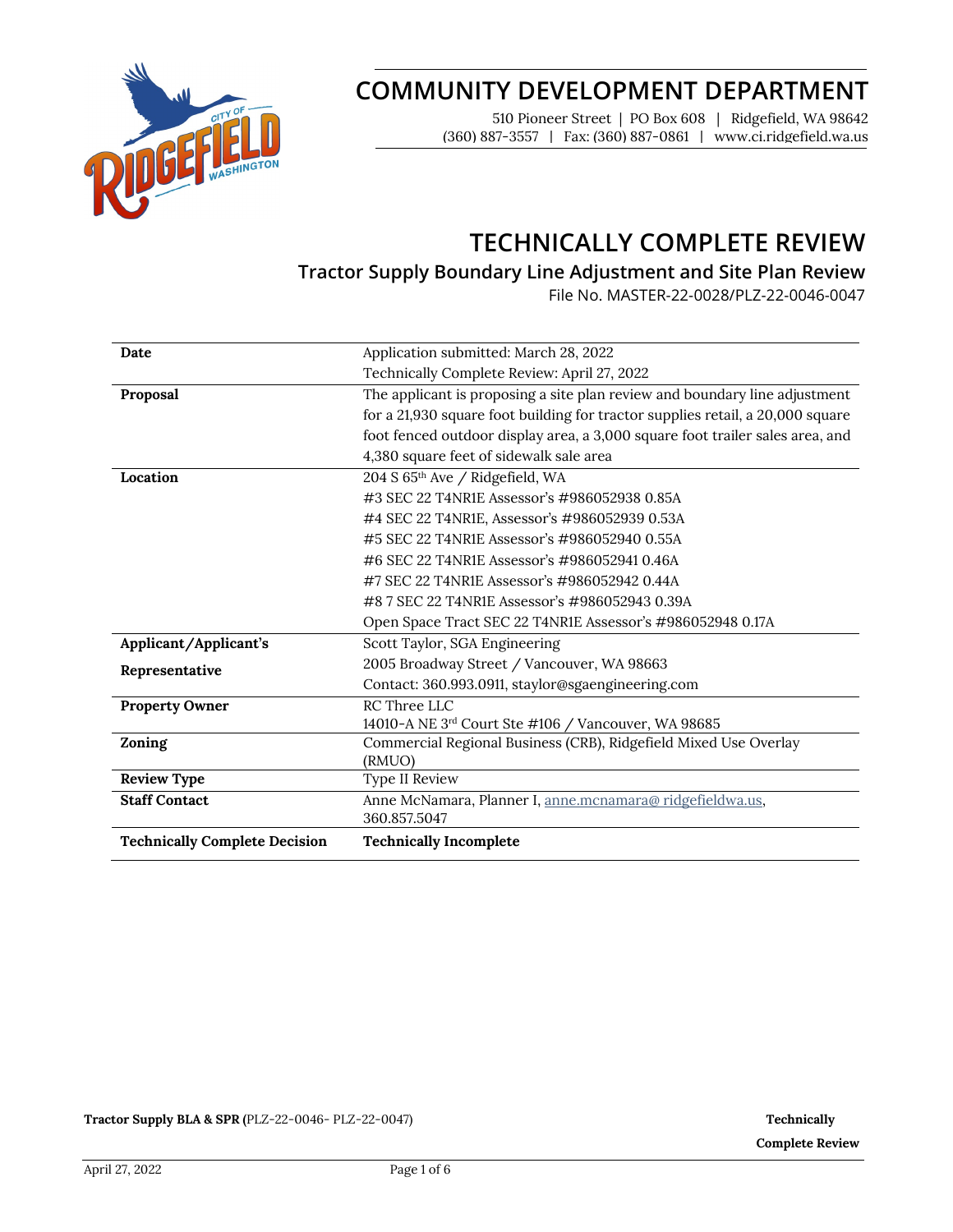# **I. TECHNICALLY COMPLETE INVENTORY**

## A. RDC 18.310.050 - Review for technically complete status

*An application is technically complete if it meets the specific application requirements of applicable land use reviews and includes the following:*

*1. A completed, clearly legible, original application form signed by the owner(s) of the property subject to the application or by a representative authorized to do so by written instrument executed by the owner(s) and filed with the application;* 

This requirement is complete.

*2. A legal description supplied by the Clark County survey records division, a title company, surveyor licensed in the State of Washington, or other party approved by the review authority, and current Clark County assessor map(s) showing the property(ies) subject to the application;*

This requirement is complete.

*3. For a Type II - IV process, current Clark County assessor map showing the properties within a 300-foot radius of the subject site as required in Sections 18.310.070 (Type II) and a typed list and set of self-adhesive labels of the names and addresses of owners of all properties within that radius, certified as accurate and complete by the Clark County assessor, a title company, licensed surveyor, or other party approved by the city clerktreasurer;*

This requirement is complete.

*4. A copy of the pre-application review prepared by the planning director and any required materials resulting from that review;*

This requirement is complete.

*5. SEPA checklist;*

This requirement is complete.

- *6. GIS compatible, or similar format, information including base maps, tax assessor maps, site plan, elevations, and other information requested by the planning director in the pre-application staff review; and* This requirement is complete.
- *7. Payment of all fees required under Chapter 18.060 et seq.*

This requirement is complete.

#### **Findings**

Staff finds that the items in 18.310.050 are technically complete.

### B. Narrative

The applicant is required to provide a narrative fully addressing the standards and review criteria in:

RDC 18.350 – Modifications to Standards

The applicant submitted a narrative with the application on March 28, 2022, which staff found to be complete.

#### **Findings**

Staff finds that the narrative is technically complete.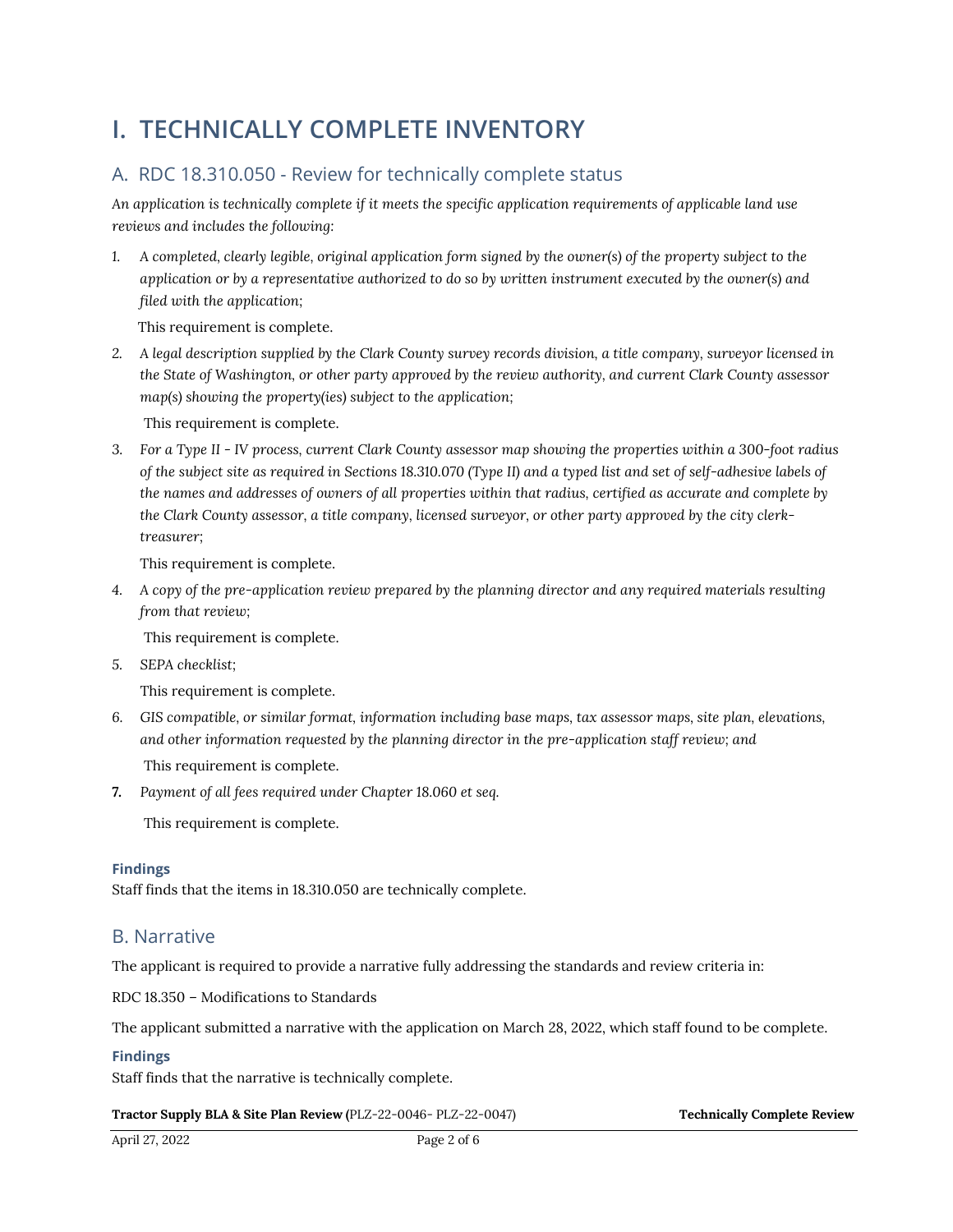# C. Plans

The applicant is required to provide a plan set fully addressing the standards and review criteria in:

RDC 18.500 – Site Plan Review

The applicant submitted a plan set with the application on March 28, 2022, which staff found to be incomplete.

#### **Findings**

Staff finds that the plans are technically incomplete.

| Requirement                                                |                                                                                                                          | Provided                                                              |
|------------------------------------------------------------|--------------------------------------------------------------------------------------------------------------------------|-----------------------------------------------------------------------|
| 1.                                                         | Dimensions and orientation of the parcel;                                                                                | Identified in project narrative                                       |
|                                                            | 2. Locations of existing and proposed buildings and structures;                                                          | Indicated on site plan                                                |
|                                                            | 3. Location and layout of off-street parking and loading<br>facilities;                                                  | Indicated on site plan                                                |
|                                                            | 4. Curb cuts and internal traffic circulation;                                                                           | Indicated on site plan                                                |
|                                                            | 5. Location of walls and fences, indication of their height and<br>construction materials;                               | Fences shown in architectural<br>elevations, no plans with dimensions |
|                                                            |                                                                                                                          |                                                                       |
|                                                            |                                                                                                                          | and locations included                                                |
|                                                            | 6. Existing and proposed exterior lighting, meeting the                                                                  | No lighting and photometric plans                                     |
|                                                            | submittal requirements of RDC 18.715.070;                                                                                | submitted                                                             |
|                                                            | 7. Location and size of exterior signs and outdoor advertising;                                                          | None proposed by this application                                     |
|                                                            | 8. General location and configuration of proposed landscaping,                                                           | Included in the Final Landscaping plan                                |
|                                                            | meeting the submittal requirements of RDC 18.725.070;                                                                    | within with the Site plan documents                                   |
|                                                            | 9. General location and configuration of proposed open space<br>and recreation areas, if required;                       | Open space tract indicated on Site                                    |
|                                                            |                                                                                                                          | Plan                                                                  |
|                                                            | 10. Contour lines at two-foot elevation intervals for slopes less                                                        | Indicated in Existing Conditions plan                                 |
|                                                            | than twenty-five percent and five-foot elevation intervals for<br>slopes equal to or more than twenty-five percent;      |                                                                       |
|                                                            | 11. Height and conceptual appearance of building facades for all<br>buildings and structures;                            | Front and side elevations included in                                 |
|                                                            |                                                                                                                          | plan set                                                              |
|                                                            | 12. Indication of proposed use of all buildings;                                                                         | Identified in project narrative                                       |
|                                                            | 13. The location of any historically or archaeologically                                                                 | Critical Areas report, GIS packet and                                 |
|                                                            | significant feature; or natural feature, including stream                                                                | SEPA checklist included as submittal                                  |
|                                                            | corridors, wetlands, wildlife habitat areas, well head<br>protection areas, geologically unstable areas, constrained and | items                                                                 |
| unbuildable land, areas with native vegetation, areas with |                                                                                                                          |                                                                       |
|                                                            | tree cover, rock outcroppings or similar natural or historic                                                             |                                                                       |
|                                                            | features;                                                                                                                |                                                                       |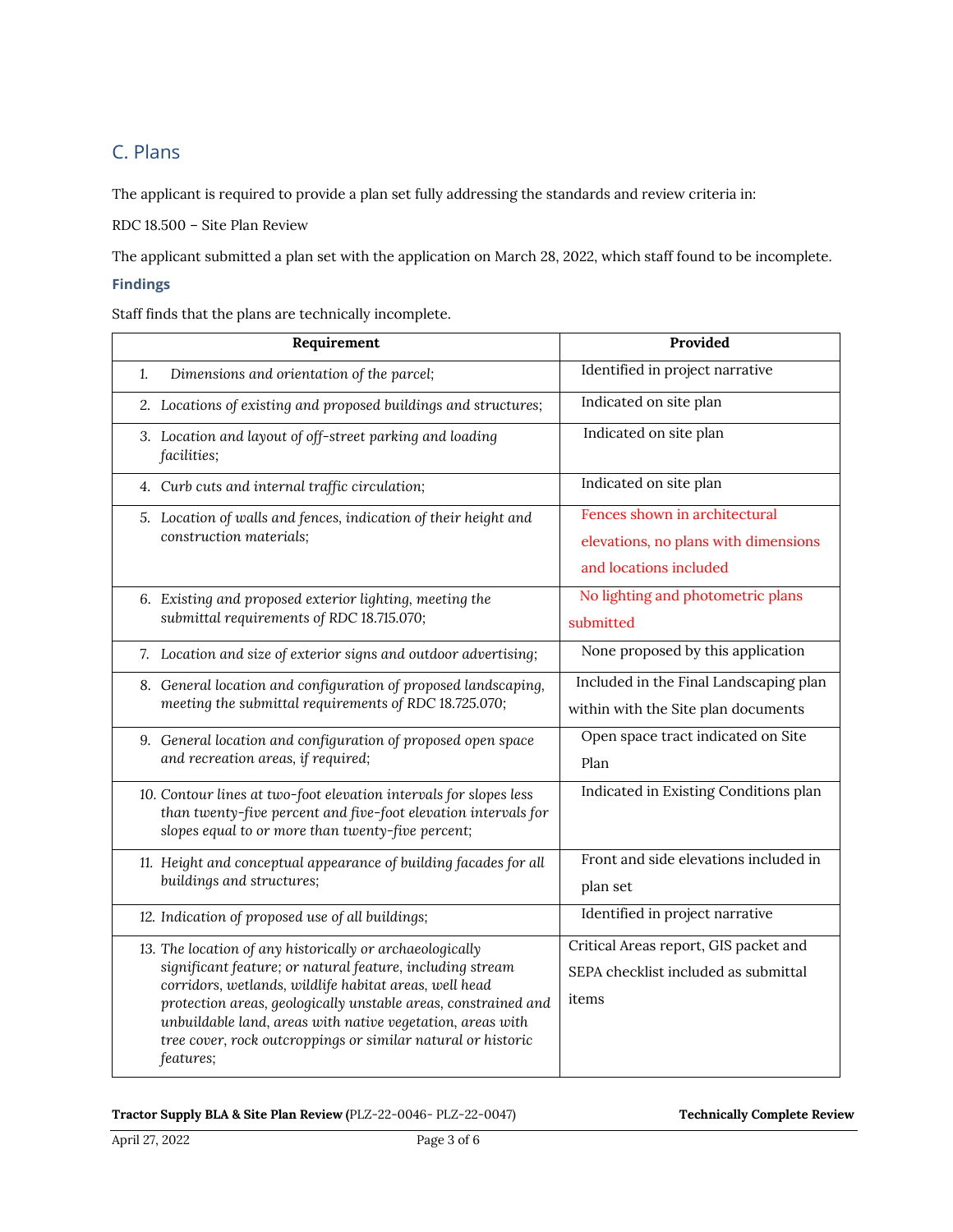| 14.                                                           | Other architectural or engineering data which may be | N/A                                       |
|---------------------------------------------------------------|------------------------------------------------------|-------------------------------------------|
| necessary to determine compliance with applicable regulations |                                                      |                                           |
| 15.                                                           | Traffic analysis                                     | Included as a submittal item, review will |
|                                                               |                                                      | be subject to engineering standards       |
| 16.                                                           | Map of dedication, if applicable,                    | Included as a submittal item              |

# D. Additional Planning Requirements

- 1. The applicant shall provide updated site plans indicating the presence of the trail connection within the site's open space tract and connecting through to the adjacent phases, as required in the approved master plan.
- 2. The applicant shall provide plans demonstrating compliance with the applicable off-street loading zone standards in RDC 18.720.050.
- 3. The applicant shall submit a revised landscaping plan indicating a 20 -foot L4 buffer along the southern site boundary, where the commercial use borders a residential use, in accordance with Table 18.725.050-1.
- 4. The applicant shall provide photometric plans and lighting details as required by RDC 18.715 with site plan review or other land use reviews for the commercial phases and with final plat for the residential phases, limited to parking areas and open space areas.
- 5. The applicant submitted architectural elevations largely demonstrating compliance with 18.230.055 as modified by 18.235.060.I. There are opportunities to add visual interest to the S 65th façade, such as roofline variation, a side entry, larger windows, and stone-appearance wainscoting. See example below (Sandy, OR Tractor Supply):



6. The applicant shall apply for site plan review and any other needed land use reviews for commercial development. For each commercial development, the applicant shall: a. Comply with site planning requirements of RDC 18.230.050, excepting subsections F and H.